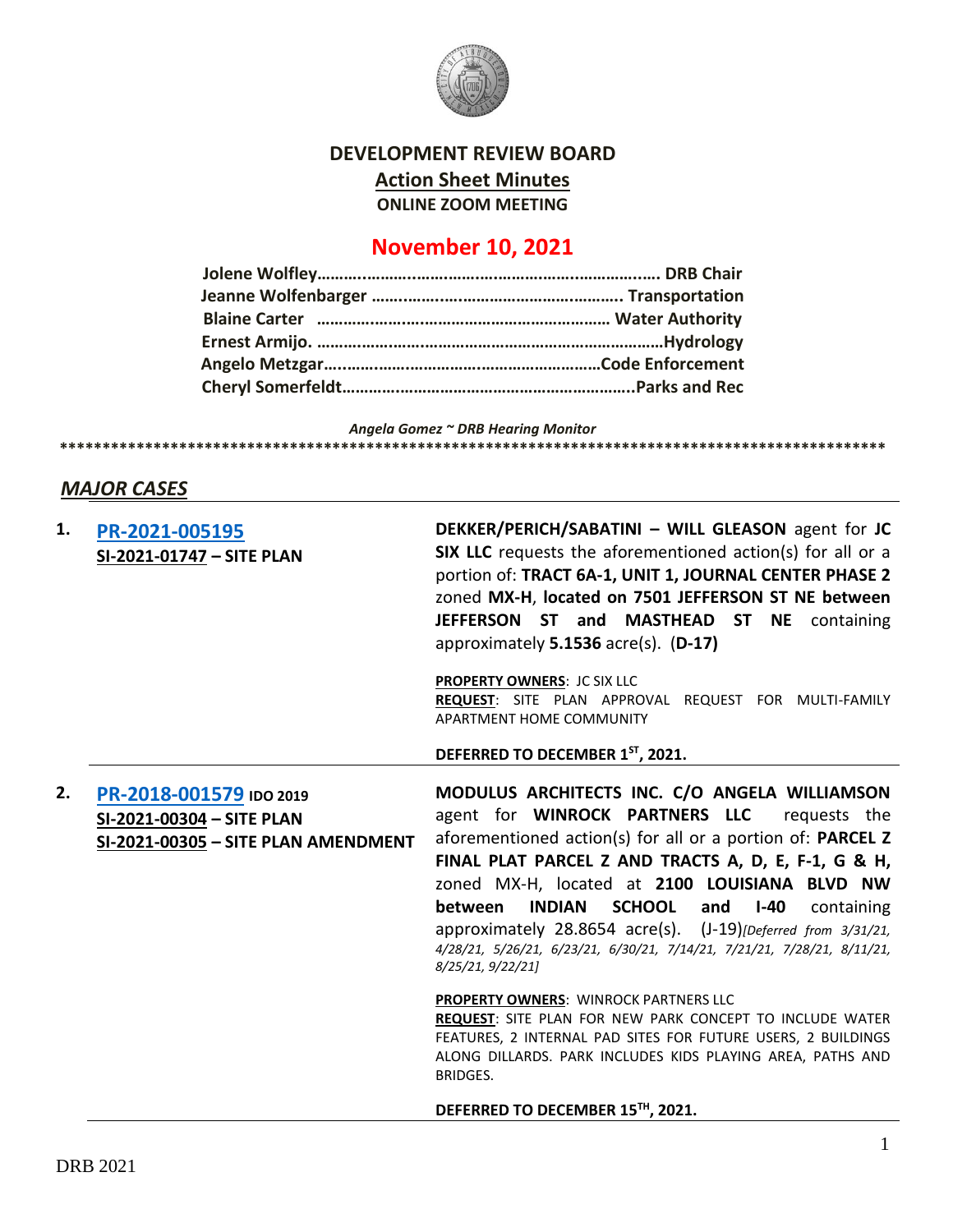| 3. | PR-2021-005740 IDO 2019<br>SI-2021-01051 - SITE PLAN AMENDMENT              | <b>SCOTT ANDERSON</b> agent for <b>DANIEL CHAVEZ</b> requests the<br>aforementioned action(s) for all or a portion of: LOT II A1,<br>RENAISSANCE CENTER 2 zoned NR-BP, located on 4720<br>ALEXANDER between MONTANO and DESERT SURF<br>containing approximately 4.37 acre(s). (F-16) [Deferred from<br>8/4/21, 8/18/21, 9/1/2, 9/22/211, 10/6/2, 10/20/21]<br><b>PROPERTY OWNERS: DANIEL CHAVEZ</b><br><b>REQUEST: INCREASE TO THE APPROVED BUILDING HEIGHT</b><br>DEFERRED TO NOVEMBER 17TH, 2021.                                                                                                                                                                                                                             |
|----|-----------------------------------------------------------------------------|---------------------------------------------------------------------------------------------------------------------------------------------------------------------------------------------------------------------------------------------------------------------------------------------------------------------------------------------------------------------------------------------------------------------------------------------------------------------------------------------------------------------------------------------------------------------------------------------------------------------------------------------------------------------------------------------------------------------------------|
| 4. | Project #PR-2019-002277- IDO 2018<br>(1002962)<br>SI-2019-00246 - SITE PLAN | <b>RESPEC</b> agent(s) for <b>RAINBOW PASEO, LLC</b> request(s) the<br>aforementioned action(s) for all or a portion of TRACT A<br>PLAT OF TRACTS A, B AND C CANTATA AT THE TRAILS UNIT<br>2 (BEING A REPLAT OF TRACT OS-4 THE TRAILS UNIT 2 &<br>TRACT A TAOS AT THE TRAILS UNIT 2), zoned R-ML, located<br>on OAKRIDGE ST NW between OAKRIDGE ST NW and TREE<br>LINE AVE NW, containing approximately 3.26 acre(s). (C-9)<br>[Deferred from 8/15/19, 10/9/19, 12/4/19, 2/5/20, 3/4/20, 4/15/20, 6/3/20,<br>8/5/20], 9/30/20, 10/14/20, 12/16/20, 2/24/21, 4/21/21, 6/23/21, 8/25/21,<br>10/6/21, 10/20/21]<br><b>PROPERTY OWNERS: RV LOOP LLC</b><br>REQUEST: 52 UNIT TOWNHOME DEVELOPMENT<br>DEFERRED TO DECEMBER 8TH, 2021. |
| 5. | PR-2021-005222 IDO 2019<br>SI-2021-01237 - EPC SITE PLAN<br><b>SIGN OFF</b> | TIERRA WEST, LLC agent for WESTERN HILLS INVESTMENTS<br>LLC requests the aforementioned action(s) for all or a<br>portion of: TRACT C-4-A PLAT OF TRACTS C3A, C3B, C3C,<br>C4A, SEVEN BAR RANCH zoned NR-BP, located at 3615<br>HWY 528 between CALLE CUERVO NW and HWY 528<br>containing approximately 1.99 acre(s). (A-14) [Deferred from<br>8/18/21, 9/15/21, 9/22/21, 10/20/21]<br><b>PROPERTY OWNERS: WESTERN HILLS INVESTMENTS LLC</b><br>REQUEST: FINAL SIGN OFF OF EPC SITE PLAN<br>DEFERRED TO DECEMBER 1ST, 2021.                                                                                                                                                                                                     |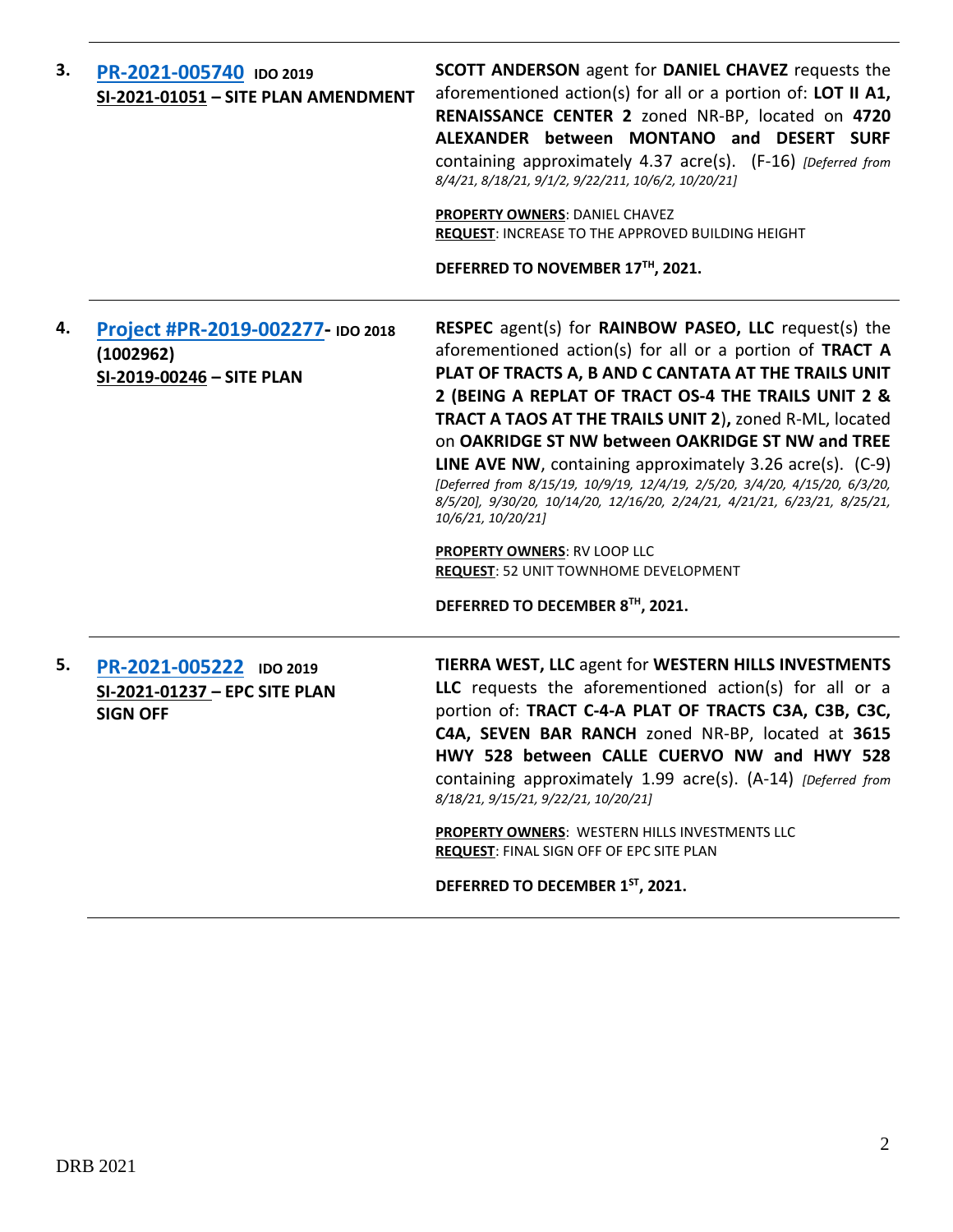## **6. [PR-2020-004284](file://///dmdview/DRB/PR-2020-004284/DRB%20Submittals/PR-2020-004284_Nov_10_2021_Supp/PD-2020-004284-RESUBMITAL-11052021.pdf) IDO 2020 SD-2021-00189 – PRELIMINARY PLAT**

**TIERRA WEST LLC** agent for **GARCIA REAL ESTATE INVESTMENTS LLC** requests the aforementioned action(s) for all or a portion of **TRACTS 230A, 230B, 230C, 231A1, 231B1, 231B2, 231B3, 234A (EXCL PORTS OUT TO R/W), MRGCD MAP 35** zoned MX-M, located on **1100 RIO GRANDE BLVD NW between RIO GRANDE NW AND I-40** containing approximately 3.7102 acre(s). (H-13) *[Deferred from 10/27/21, 11/3/21]*

**PROPERTY OWNERS**: GARCIA REAL ESTATE INVESTMENTS LLC **REQUEST**: MAJOR SUBDIVISION PRELIMINARY PLAT

**IN THE MATTER OF THE AFOREMENTIONED APPLICATION, BEING IN COMPLIANCE WITH ALL APPLICABLE REQUIREMENTS OF THE DPM AND THE IDO, AND WITH THE SIGNING OF THE INFRASTRUCTURE LIST ON NOVEMBER 10TH, 2021, THE DRB HAS**  *APPROVED* **PRELIMINARY PLAT.**

## **7. [PR-2021-005492](file://///dmdview/DRB/PR-2021-005492/DRB%20Submittals/PR-2021-005492_Nov_10_2021_Supp/Application) SI-20321-01694– SITE PLAN**

**CONSENSUS PLANNING, INC.** agent for **LADERA ENTERPRISES LLC** requests the aforementioned action(s) for all or a portion of: **TRACT 1, LADERA BUSINESS PARK** zoned NR-C, located at **2201 VISTA ORIENTE NW between LA MORADA PL NW and UNSER BLVD NW** containing approximately 5.2172 acre(s). (H-9, H-10) *[Deferred from 11/3/21]*

**PROPERTY OWNERS**: LADERA ENTERPRISES LLC **REQUEST**: MAJOR AMENDMENT TO SITE DEVELOPMENT PLAN THAT REMOVES EXISTING RV STORAGE AND REPLACES IT WITH RV PARKING.

**IN THE MATTER OF THE AFOREMENTIONED APPLICATION, BEING IN COMPLIANCE WITH ALL APPLICABLE REQUIREMENTS OF THE DPM AND THE IDO, THE DRB HAS** *APPROVED* **THE SITE PLAN. FINAL SIGN-OFF IS DELEGATED TO TRANSPORTATION FOR CLEAR SITE TRIANGLES TO BE SHOWN ON THE SITE PLAN AND ON THE LANDSCAPE PLAN AND FOR CURB RAMP CALL-OUTS TO BE SHOWN AT THE ENTRANCE-WAY, AND TO PLANNING FOR FINAL SIGN-OFF.**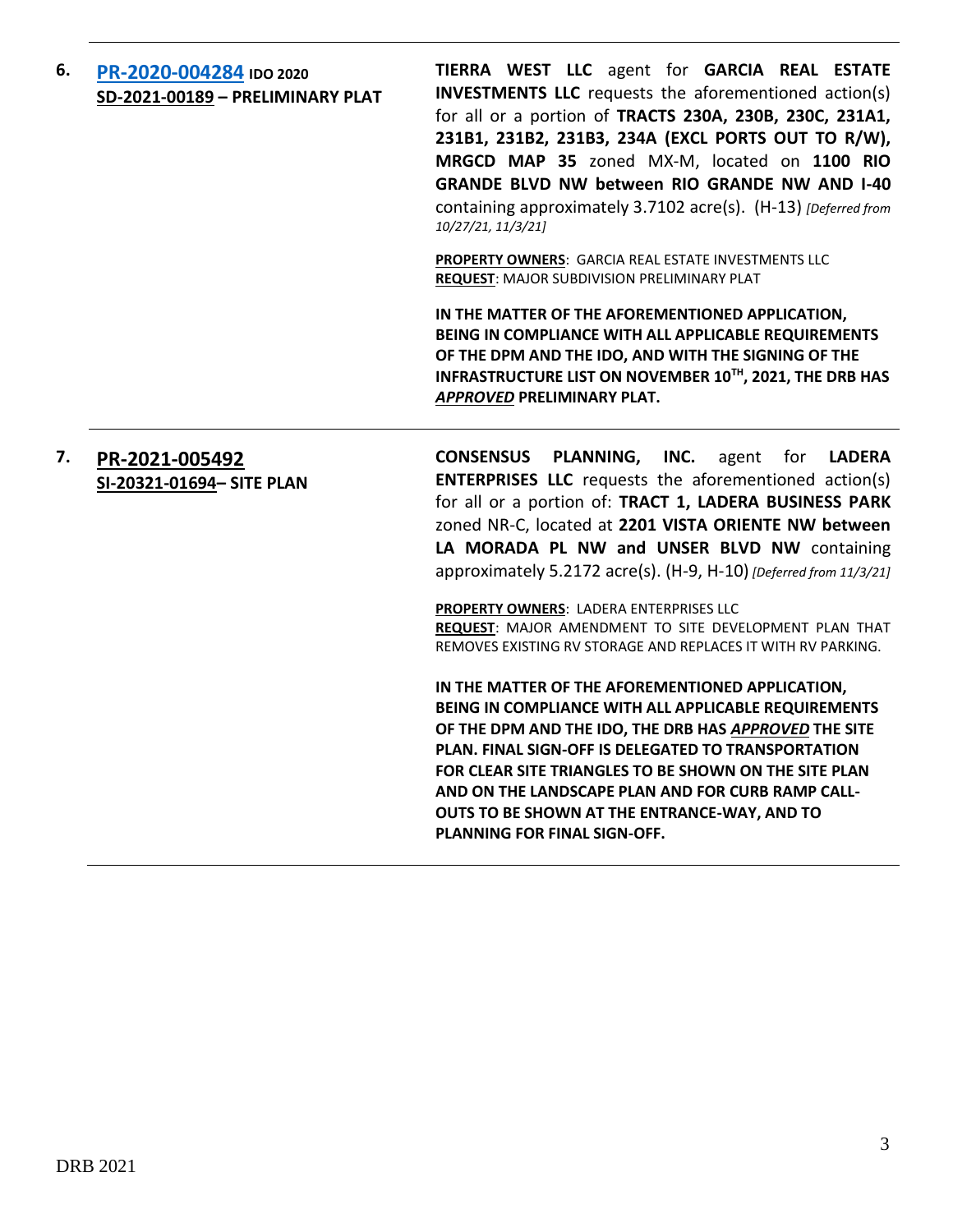## **8. [PR-2021-005746](file://///dmdview/DRB/PR-2021-005746/DRB%20Submittals) IDO 2020 SI-2021-01661 – SITE PLAN**

**STUDIO SOUTHWEST – SAIGE COX/ROBERT HEISER** agent for **JEFFERSON 25 XRAY QOZB, LLC** requests the aforementioned action(s) for all or a portion of: **LOT 1-B PLAT OF LOTS 1-A, 1-B, 2-A, & 2-B, FOP ADDITION** zoned NR-BP, located on **5800 JEFFERSON ST NE between THE LANE AT 25 NE and THE BEAR ARROYO DRAINAGE EASEMENT** containing approximately 4.6 acre(s). (E-17*[Deferred from 10/27/21]*

**PROPERTY OWNERS**: ARGUS INVESTMENT REALTY **REQUEST**: SITE PLAN DRB FOR 34,000 S.F. MEDICAL OFFICE,14,000 S.F. OFFICE / WAREHOUSE

**DEFERRED TO NOVEMBER 17TH, 2021.**

#### *MINOR CASES*

| 9. | PR-2021-005746 IDO 2020             | CSI - CARTESIAN SURVEYS, INC. agent for AIM                    |
|----|-------------------------------------|----------------------------------------------------------------|
|    | SD-2021-00202- PRELIMINARY/FINAL    | <b>MANAGEMENT CORP</b> requests the aforementioned             |
|    | <b>PLAT</b>                         | action(s) for all or a portion of: LOTS 1-A AND 1-B,           |
|    | SD-2021-00203 - VACATION OF PUBLIC  | <b>FRATERNAL ORDER OF THE POLICE ADDITION zoned NR-BP</b>      |
|    | <b>EASEMENT</b>                     | located on 5800 JEFFERSON & 5910 JEFFERSON NE                  |
|    | SD-2021-00204 - VACATION OF PRIVATE | between BALLON PARK RD NE and JEFFERSON PLAZA NE               |
|    | <b>EASEMENT</b>                     | containing approximately 4.6540 acre(s). (E-17) [Deferred from |
|    | SD-2021-00205 - VACATION OF PRIVATE | 10/27/21]                                                      |
|    | <b>EASEMENT</b>                     | <b>PROPERTY OWNERS: JEFFERSON 25 XRAY QOZB</b>                 |
|    | SD-2021-00206 - VACATION OF PRIVATE | REQUEST: PRELIMINARY/FINAL PLAT CREATING 2 NEW LOTS FROM 2     |
|    | <b>EASEMENT</b>                     | EXISTING LOTS, GRANT/VACATE EASEMENTS.                         |
|    | SD-2021-00207 - VACATION OF PRIVATE |                                                                |
|    | <b>EASEMENT</b>                     | DEFERRED TO NOVEMBER 17TH, 2021.                               |
|    | SD-2021-00208 - VACATION OF PRIVATE |                                                                |
|    | <b>EASEMENT</b>                     |                                                                |
|    | Sketch plat 7-21-2021               |                                                                |

**10. [PR-2021-005442](file://///dmdview/DRB/PR-2021-005442/DRB%20Submittals) IDO 2019 SI-2021-01714 – EPC SITE PLAN SIGN-OFF**

**DEKKER, PERICH, SABATINI** agent for **ROBERT GIBSON SEDONA WEST, LLC** requests the aforementioned action(s) for all or a portion of **LOT A-2-A-A, THE PLAZA AT PASEO DEL NORTE** zoned MX-M, located on **EAGLE RANCH RD between PARADISE BLVD AND IRVING BLVD NW**  containing approximately 7.12 acre(s). (C-13**)** *[Deferred from 10/20/21, 11/3/21]*

**PROPERTY OWNERS**: SEDONA WEST, LLC **REQUEST**: FINAL SIGN OFF OF EPC SITE PLAN

**DEFERRED TO NOVEMBER 17TH, 2021.**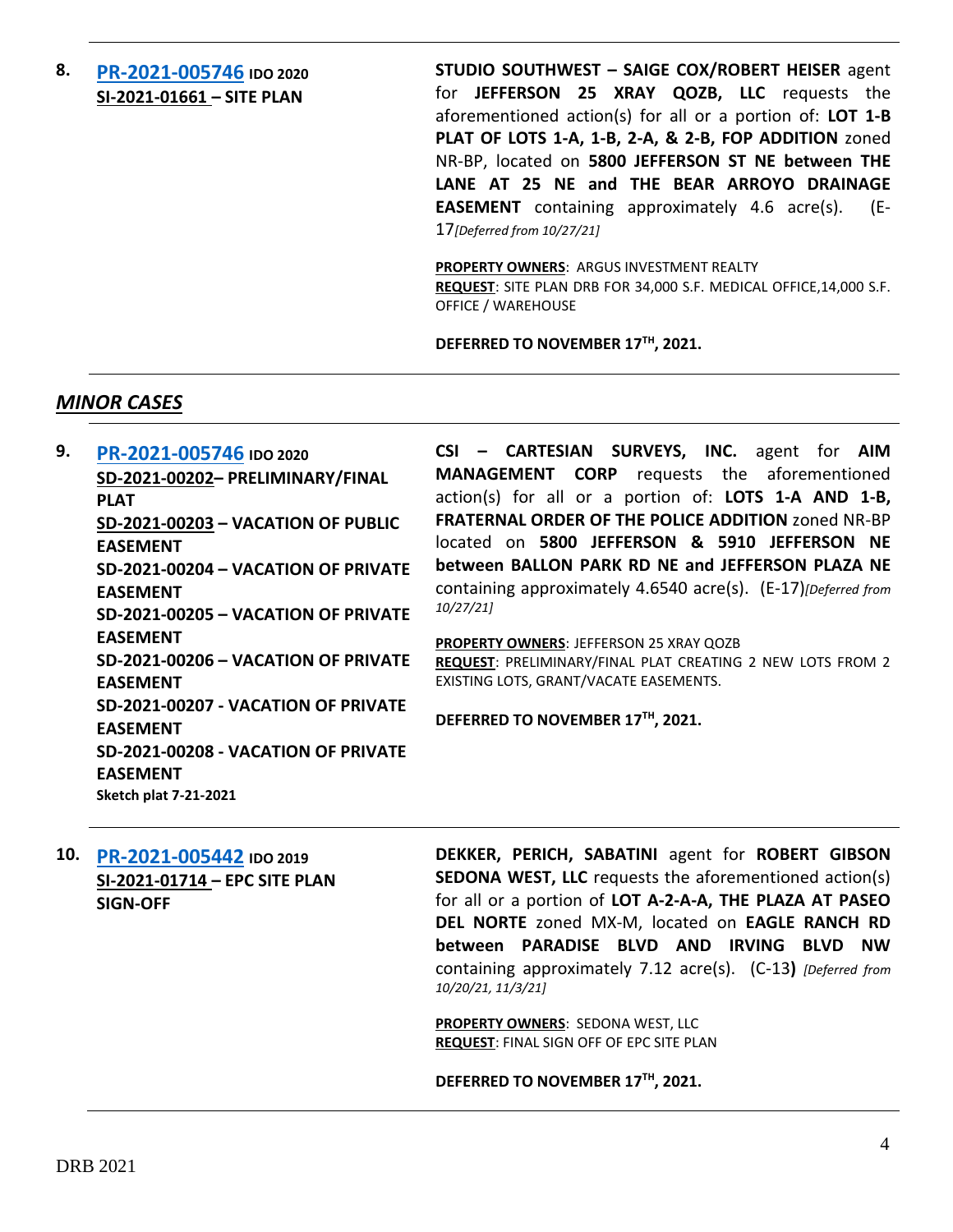| 11. | PR-2021-006129 IDO 2020<br>SD-2021-00200 - PRELIMINARY/FINAL<br><b>PLAT</b> | ALDRICH LAND SURVEYING - TIM ALDRICH agent for<br>SEDONA WEST LLC AND MOSSMAN WS 2012 LLC requests<br>the aforementioned action(s) for all or a portion of: $A$ -2-A-A<br>and B-1-A, PLAZA AT PASEO DEL NORTE zoned MX-M,<br>located on EAST SIDE EAGLE RANCH ROAD BETWEEN<br><b>PARADISE</b><br><b>BLVD AND IRVING</b><br><b>BLVD</b><br>containing<br>approximately 13.8983 acre(s). (C-13) [Deferred from 10/27/21]                                                                                                                                             |
|-----|-----------------------------------------------------------------------------|--------------------------------------------------------------------------------------------------------------------------------------------------------------------------------------------------------------------------------------------------------------------------------------------------------------------------------------------------------------------------------------------------------------------------------------------------------------------------------------------------------------------------------------------------------------------|
|     |                                                                             | PROPERTY OWNERS: SEDONA WEST LLC AND MOSSMAN WS 2012<br><b>LLC</b><br>REQUEST: TO ADJUST LOT LINE BETWEEN THE 2 TRACTS AND GRANT<br>ABCWUA WATER AND SEWER EASEMENTS                                                                                                                                                                                                                                                                                                                                                                                               |
|     |                                                                             | IN THE MATTER OF THE AFOREMENTIONED APPLICATION,<br>BEING IN COMPLIANCE WITH ALL APPLICABLE REQUIREMENTS<br>OF THE DPM AND THE IDOTHE DRB HAS APPROVED THE<br>PRELIMINARY/ FINAL PLAT. FINAL SIGN OFF IS DELEGATED TO<br>PLANNING FOR UTILITY COMPANY SIGNATURE, AMAFCA<br>SIGNATURE AND THE AGIS DXF FILE.                                                                                                                                                                                                                                                        |
| 12. | PR-2019-002296<br>SD-2021-00227 - PRELIMINARY/FINAL<br><b>PLAT</b>          | CSI - CARTESIAN SURVEYS, INC. agent for WILLOW WOOD<br><b>HOME</b><br><b>OWNERS</b><br><b>ASSOCIATION</b><br>the<br>requests<br>aforementioned action(s) for all or a portion of: VACATED<br>PORTION OF TONY SANCHEZ SE, UNIT 4, WILLOW WOOD<br>SUBDIVISION zoned R-1A and R-1B, located at TONY<br>SANCHEZ DR SE between JEWEL CAVE RD and GIBSON AVE<br>SE containing approximately 0.1540 acre(s). (M-21)<br><b>PROPERTY OWNERS: Willow Wood Home Owners Association</b><br>REQUEST: CREATE ONE TRACT FROM VACATED PORTION OF RIGHT-OF-<br>WAY, GRANT EASEMENTS |
|     |                                                                             | IN THE MATTER OF THE AFOREMENTIONED APPLICATION,<br>BEING IN COMPLIANCE WITH ALL APPLICABLE REQUIREMENTS<br>OF THE DPM AND THE IDO, THE DRB HAS APPROVED THE<br>PRELIMINARY/ FINAL PLAT. FINAL SIGN OFF IS DELEGATED TO<br>PLANNING FOR UTILITY COMPANY SIGNATURE, CAO<br>SIGNATURE, AND THE APPLICATION NUMBER TO BE ADDED TO<br>THE PLAT.                                                                                                                                                                                                                        |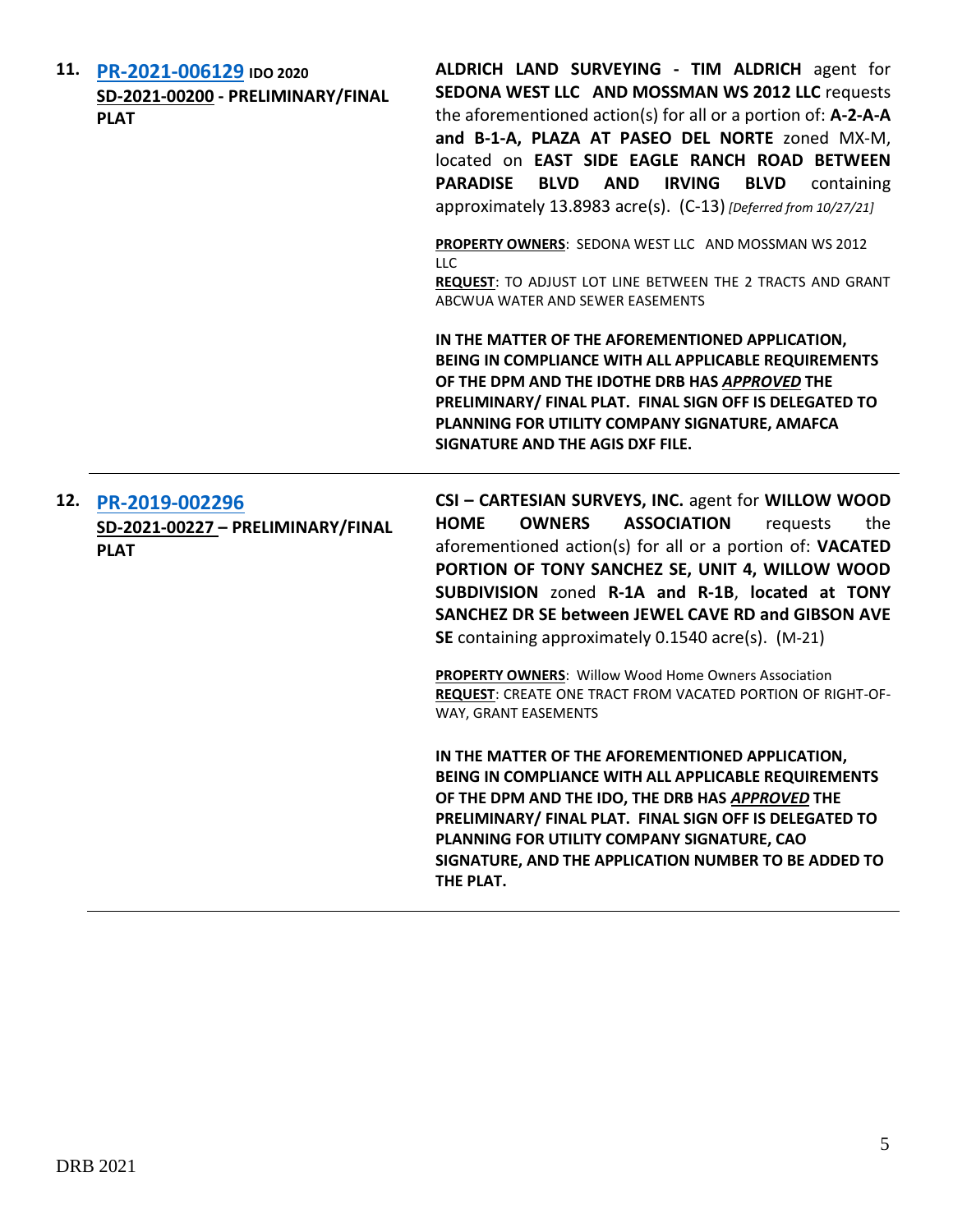| 13. | PR-2021-005139<br>SD-2021-00225 - PRELIMINARY/FINAL<br><b>PLAT</b>                           | <b>JMP WORKS LLC</b> requests the aforementioned action(s) for<br>all or a portion of: LOT 9 & 10 & MRGCD EASEMENT,<br>BLOCK 2, SUMMER GARDEN ADDITION zoned R-1A,<br>located at 1516 SUMMER AVE NW between 15TH &<br>EXPLORA and EXPLORA PARKING LOT containing<br>approximately 0.2240 acre(s). (J-13)<br><b>PROPERTY OWNERS: JMP WORKS LLC</b><br><b>REQUEST: REPLAT 2 LOTS &amp; VACATED MRGCD ROW INTO 2 LOTS</b><br>IN THE MATTER OF THE AFOREMENTIONED APPLICATION,<br>BEING IN COMPLIANCE WITH ALL APPLICABLE REQUIREMENTS<br>OF THE DPM AND THE IDO, THE DRB HAS APPROVED THE<br>PRELIMINARY/ FINAL PLAT. FINAL SIGN OFF IS DELEGATED TO<br>PLANNING FOR UTILITY COMPANY SIGNATURE, THE AGIS DXF<br>FILE, AND THE FOR PROJECT AND APPLICATION NUMBERS TO<br>BE ADDED TO THE PLAT. |
|-----|----------------------------------------------------------------------------------------------|--------------------------------------------------------------------------------------------------------------------------------------------------------------------------------------------------------------------------------------------------------------------------------------------------------------------------------------------------------------------------------------------------------------------------------------------------------------------------------------------------------------------------------------------------------------------------------------------------------------------------------------------------------------------------------------------------------------------------------------------------------------------------------------------|
| 14. | PR-2019-002609<br>SD-2020-00217 - PRELIMINARY/FINAL<br><b>PLAT</b>                           | ARCH + PLAN LAND USE CONSULTANTS agent(s) for JABRE<br><b>INVESTMENTS LLC</b> request(s) the aforementioned action(s)<br>for all or a portion of: LOT 14, FLORAL GARDENS, zoned R-<br>1, located at 2454 ROSE NW between FLORAL RD and<br><b>SARITA AVE, containing approximately 0.4117 acre(s). (H-</b><br>13) [Deferred from 12/16/20, 1/27/21, 2/24/21, 3/31/21, 4/28/21, 5/19/21,<br>6/23/21, 7/28/21, 9/121, 10/6/21]<br>PROPERTY OWNERS: JABRE INVESTMENTS LLC<br><b>REQUEST: CREATE 2 LOTS FROM 1 EXITING LOT</b><br>DEFERRED TO DECEMBER 1ST, 2021.                                                                                                                                                                                                                               |
| 15. | PR-2019-002738<br>SD-2021-00018 - PRELIMINARY/FINAL<br><b>PLAT</b><br>(Sketch Plat 10/14/20) | ARCH + PLAN LAND USE CONSULTANTS agent(s) for<br>McDONALD'S REAL ESTATE COMPANY request the<br>aforementioned action(s) for all or a portion of: LOTS A & B<br>BLOCK 101, BEL AIR SUBDIVISION, zoned MX-M, located at<br>5900 MENAUL BLVD NE, containing approximately 0.9457<br>acre(s). (H-18) [Deferred from 2/3/21, 2/24/21, 3/17/21, 4/28/21,<br>5/19/21, 6/23/21, 7/28/21, 9/1/21, 10/6/21]<br>PROPERTY OWNERS: MCDONALDS REAL ESTATE COMPANY<br>REQUEST: LOT CONSOLIDATION FOR 2 LOTS INTO 1 LOT<br>DEFERRED TO DECEMBER 1ST, 2021.                                                                                                                                                                                                                                                 |